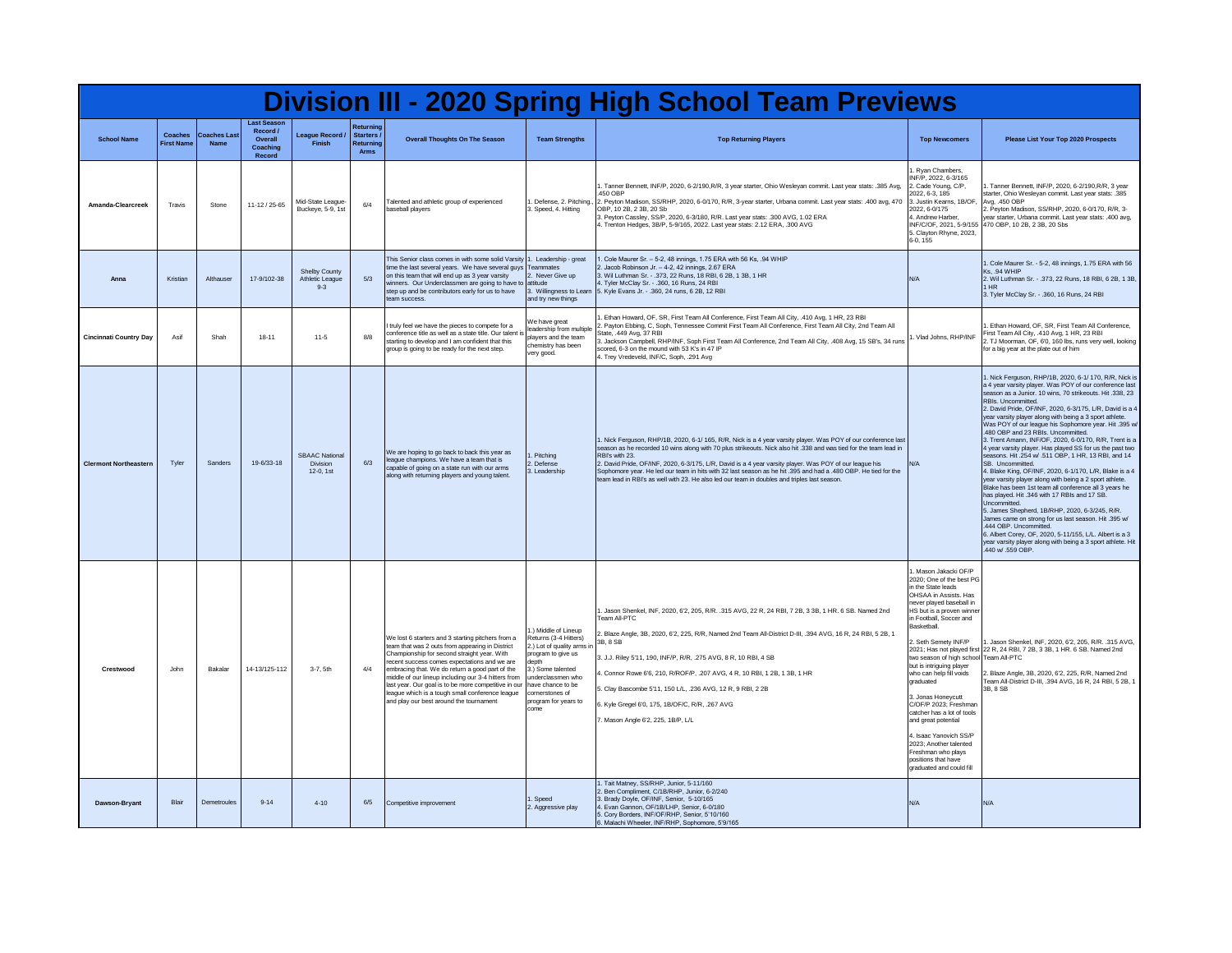| <b>School Name</b>     | Coaches<br><b>First Name</b> | <b>Coaches Las</b><br><b>Name</b> | <b>Last Season</b><br>Record /<br>Overall<br>Coaching<br>Record | League Record<br>Finish               | Returning<br><b>Starters</b><br>Returning<br>Arms | <b>Overall Thoughts On The Season</b>                                                                                                                                                                                                                                             | <b>Team Strengths</b>                                                          | <b>Top Returning Players</b>                                                                                                                                                                                                                                                                                                                                                                                                                                                                                                                                                                                                                                                                                                                                                                                                                                         | <b>Top Newcomers</b>                                                                                                                                                                                                                                                                                                                                                                                      | <b>Please List Your Top 2020 Prospects</b>                                                                                                                                                                                                                                                                                                                                                                                                                                                                                                                             |
|------------------------|------------------------------|-----------------------------------|-----------------------------------------------------------------|---------------------------------------|---------------------------------------------------|-----------------------------------------------------------------------------------------------------------------------------------------------------------------------------------------------------------------------------------------------------------------------------------|--------------------------------------------------------------------------------|----------------------------------------------------------------------------------------------------------------------------------------------------------------------------------------------------------------------------------------------------------------------------------------------------------------------------------------------------------------------------------------------------------------------------------------------------------------------------------------------------------------------------------------------------------------------------------------------------------------------------------------------------------------------------------------------------------------------------------------------------------------------------------------------------------------------------------------------------------------------|-----------------------------------------------------------------------------------------------------------------------------------------------------------------------------------------------------------------------------------------------------------------------------------------------------------------------------------------------------------------------------------------------------------|------------------------------------------------------------------------------------------------------------------------------------------------------------------------------------------------------------------------------------------------------------------------------------------------------------------------------------------------------------------------------------------------------------------------------------------------------------------------------------------------------------------------------------------------------------------------|
| <b>Elyria Catholic</b> | Bruce                        | Lisicky                           | 17-13 / 171-119                                                 | <b>Great Lakes</b><br>Conference, 9-3 | 3/1                                               | This will be a rebuilding year for us. We are only<br>returning 3 starters on offense and will have have 2. Outfield defense<br>a completely new pitching staff. We are young but 3. Middle of the batting<br>have some inexperienced talented players.                           | 1. Speed<br>order power                                                        | . Brendan Holley, 1b, SR., 6'2", 220 lbs., R/R, Tiffin Univ. commit, 2nd team All Ohio 1b, 4-year starter. Last<br>vear stats - .374 AVE, 6 2B, 2 3B, 4 HR, 22 RBIs, 28 R<br>2. Aiden Timko, CF, JR, 5'8', 145 lbs., R/R 2-year starter. Last years stats - .281 AVR, 4 2B, 18 R, 12 SB.<br>3. Alex Carandang, LF, SOPH., 6'0", 165 lbs., R/R, 2nd year starter. Last year stats - .386 ave., 9 RBIs, 9 R, 9<br>I. Mason Doll, RF, SR, 6'3", 230 lbs, R/R. Last year stats - .286 ave., 1 HR, 7 RBIs, 10 R<br>5. Nick Wells, SP/C, SR, 5'9", 160 lbs., R/R<br>6. Chris Phillips, SP/SS, JR, 5'11", 155 lbs., R/R                                                                                                                                                                                                                                                     | . Levi Ellis, SP/OF, FR,<br>LR<br>2. Eric Kosky, SP, SR,<br>₹/R<br>3. Skye Paslawski, INF,<br>JR. R/r<br>4. John Grasso, C/OF<br>JR. R/R<br>5. Ethan English, SP,<br>SOPH R/R<br>6. Nick Thoman, OF.<br>SOPH, L/L                                                                                                                                                                                         | Brendan Holley, 1b, SR., 6'2", 220 lbs., R/R, Tiffin<br>Univ, commit, 2nd team All Ohio 1b, 4-vear starter, Last<br>year stats - .374 AVE, 6 2B, 2 3B, 4 HR, 22 RBIs, 28 R<br>2. Aiden Timko, CF, JR, 5'8', 145 lbs., R/R 2-year<br>starter, Last vears stats - .281 AVR, 4 2B, 18 R, 12 SB<br>8. Alex Carandang, LF, SOPH., 6'0", 165 lbs., R/R, 2nd<br>year starter. Last year stats - .386 ave., 9 RBIs, 9 R, 9<br>4. Mason Doll, RF, SR, 6'3", 230 lbs, R/R. Last year<br>stats - .286 ave., 1 HR, 7 RBIs, 10 R                                                    |
| Fredericktown          | Ryan                         | Hathaway                          | 20-8 / 66-41                                                    | <b>KMAC</b><br>$12-2.1st$             | 4/4                                               | Defending 3 straight Central District Titles & back<br>to back conference titles                                                                                                                                                                                                  | 1. Starting Pitching<br>2. Defense                                             | 1. Ty Hatfield C/3B/RHP 2021 JR. 3 year starter, 395 AVG, 30 H, 6 2B, 17 ip, 3-0 record, .80 ERA, 12 H, 4 R, 2<br>ER. 17 K. 6 BB.<br>2. Caleb Sheriff OF/2B 2021 3 year starter, JR. 406 AVG, 39 H, 7 2B, 1 3B, 1 HR                                                                                                                                                                                                                                                                                                                                                                                                                                                                                                                                                                                                                                                 | N/A                                                                                                                                                                                                                                                                                                                                                                                                       | . 2021 Ty Hatfield<br>2. 2021 Caleb Sheriff                                                                                                                                                                                                                                                                                                                                                                                                                                                                                                                            |
| Kirtland               | Luke                         | Smrdel                            | 19-10 / 119-71                                                  | <b>CVC Valley</b><br>13-1, 1st        | 6/3                                               | We have a very solid core back from our 2019<br>District Championship team. Our entire starting<br>rotation is returning on the mound, and if we<br>continue to get solid pitching we will have a shot to<br>make a good tournament run and compete for the<br>eague title again. | . Starting Pitching<br>2. Leadership /<br>Experience<br>3. Speed<br>4. Defense | . Mason Sullivan, P/3B, 2021, R/R, 6'2", 190, 25 GP /.403 /85 PA /67 AB/18 R /27 RBI/24 H /10 (2B) /3 HR / 9<br>SB   1.11 ERA / 6-1/10 / APP / 8 GS /4 CG / 1 SO / 36 K<br>2. Joev Mongelluzzi, SS, 2020, R/R, 5'10", 170, 351 / 27 R / 17 RBI / 4 (2B) / 13 HBP / 16 SB<br>3. Jayme Torok, 1B/DH, 2020, R/R, 6'2", 190, 329 / 13 R / 13 RBI / 5 (2B) / 16 SB<br>4. Andrew Spencer, LHP, 2021, L/L, 5'7", 160, 3.57 ERA / 6-2 / 11 APP /10 GS / 3 CG/ 43 K<br>5. Mike Alfieri, C. 2020, R/L, 6'0, 225, .278 / 11 R / 23 RBI / 6 (2B)<br>3. Reese VanAmhem, 2B, 2021, R/L, 5'11", 175, .333 / 12 R / 13 RBI / 2 (2B)<br>. Pierce Bovd, RHP/C, 2022, R/R, 6'0", 180, 3,13 ERA / 1-1/ 3 APP / 2 GS<br>8. Anthony DeMarco, OF, 2021, R/R, 6'0", 170, started as a frosh                                                                                                  | . Danny Davidson, OF,<br>2021<br>2. Gage Sullivan,<br>OF/RHP 2022                                                                                                                                                                                                                                                                                                                                         | . Joev Mongelluzzi<br>2. Jayme Torok<br>3. Mike Alfieri                                                                                                                                                                                                                                                                                                                                                                                                                                                                                                                |
| Mariemont              | Joe                          | Regruth                           | 7-16 / 100-117                                                  | Cincinnati Hills<br>League, 4-10      | 7/7                                               | We will have a nice returning core group and will<br>look for significant contributions from our new<br>players.                                                                                                                                                                  | Strong up the middle<br>with options on the<br>hnuom                           | 1. Dylan Buerger SR, OF, .370,, 2nd team CHL<br>2. Andrew Glassmeyer JR, LHP/1B, .338, 2nd team CHL<br>3. Zach Stith SR, RHP/OF, .294, HM CHL<br>4. Michael Napolitano SO, C/RHP, HM CHL<br>5. Quinn Benner SO, RHP/OF<br>6. Tyler Tritsch JR, INF<br>7. Peter Mysogland SR, returning from an injury, 2nd team CHL                                                                                                                                                                                                                                                                                                                                                                                                                                                                                                                                                  | 1. Ethan Malafa, SO, 6'6'<br><b>DHD</b>                                                                                                                                                                                                                                                                                                                                                                   | . Dylan Buerger SR, OF, .370, 2nd team CHL                                                                                                                                                                                                                                                                                                                                                                                                                                                                                                                             |
| Minford                | Anthony                      | Knittel                           | 29-2 / 29-2                                                     | SOC II<br>13-1, 1st                   | $5/3$                                             | eague title contenders, think we can go deep into<br>the tournament again this year. Great leadership<br>and great group of talented young guys.                                                                                                                                  | . Pitching<br>2. Speed<br>3. Defense                                           | . Brayden Davis, OF, 5'10 /180 3 year varsity<br>Mathan McCormick, SS, 6'0/180 3 year varsity<br>3. Bailey Rowe, 2B/P, 5'10 /170 3 year varsity<br>. Elijah Vogelsong, OF/P, 5'10/180 2 year varsity<br>5. Matthew Risner, Utility , 5'10 / 180 2 year varsity                                                                                                                                                                                                                                                                                                                                                                                                                                                                                                                                                                                                       | N/A                                                                                                                                                                                                                                                                                                                                                                                                       | Brayden Davis, OF, 5'10 /180 3 year varsity<br>2. Nathan McCormick, SS, 6'0/ 180 3 year varsity<br>3. Bailey Rowe, 2B/P, 5'10 /170 3 year varsity                                                                                                                                                                                                                                                                                                                                                                                                                      |
| <b>North Adams</b>     | Rob                          | Meade                             | 18-7 / 94-110                                                   | SHAC, 9-4                             | 7/4                                               | We return a solid core group of guys, having only<br>graduated 2 guys from last year's team. We will<br>be competitive and should have strong leadership lineup from last season.<br>from our upper classmen.                                                                     | Return 7 guys from our                                                         | 1. Ethan Thompson-2020-P/C/SS-5-8/145-lbs/3-year starter/.354 AVG; 7-2B; 1-3B; 0-HR; 11-RBI;36-RUNS; 31-<br>SB: 50.1-IP: 5-2 W-L: 2.364 ERA: 36 K: 16 BB<br>2. Zach Osborne-2020-3B/SS-6-0/225-lbs/2-year starter/.419 AVG; 12 2B; 1 3B; 2 HR; 33 RBI; 27 RUND; 4<br>SB: 17.0 IP: 3-1 W-L: 4.941 ERA: 18 K: 20 BB<br>3. Dalton Gardner-2020-CF/P/3B-3-year starter/.333 AVG; 3 2B; 0 3B; 0 HR; 6 RBI; 31 RUNS; 29 SB; 12.2 IP;<br>1-0 W-I : 4 421 FRA : 0 K · 7 K · 7 BB<br>Fivan Whalen-2020-OF-5-10/125-lbs/ 328 AVG/ 0.2B: 1.3B: 0.HR: 15 RBI: 8 SB<br>5. RJ Taylor-2021-OF-6-1/170-lbs/.268/ 4 2B; 0 3B; 0 HR; 5 RBI; 6 RUNS; 2 SB<br>6. Seth Meade-2021-P/OF/1B-6-3/190-lbs/.200 AVG/ 1 2B; 0 3B; 0 HR; 10 RBI; 11 RUNS; 7 SB/ 28.0 IP; 4-0<br>W-L; 2.750 ERA; 33 K; 16 BB<br>7. Cade Meade-2021-3B/1B/-6-3.5/215-lbs/.283 AVG; 3 2B; 0 3B; 0 HR; 14 RUNS; 3 SB | N/A                                                                                                                                                                                                                                                                                                                                                                                                       | Fthan Thompson-2020-P/C/SS-5-8/145-lhs/3-year<br>starter/.354 AVG; 7-2B; 1-3B; 0-HR; 11-RBI;36-RUNS;<br>31-SB: 50.1-IP: 5-2 W-I : 2.364 ERA: 36 K: 16 BB<br>2. Zach Osborne-2020-3B/SS-6-0/225-lbs/2-vear<br>starter/ 419 AVG: 12 2B: 1.3B: 2 HR: 33 RBI: 27<br>RUND: 4 SB: 17.0 IP: 3-1 W-I: 4 941 FRA: 18 K: 20<br><b>RR</b><br>3. Dalton Gardner-2020-CF/P/3B-3-year starter/.333<br>AVG: 3 2B: 0 3B: 0 HR: 6 RBI: 31 RUNS: 29 SB: 12.2<br>IP; 1-0 W-L; 4.421 ERA; 0 K; 7 K; 7 BB<br>4. Evan Whalen-2020-OF-5-10/125-lbs/.328 AVG/ 0 2B;<br>13B; 0 HR; 15 RBI; 8 SB |
| Northeastern           | Will                         | Nichols                           | 13-13/424-199                                                   | Ohio Heritage<br>Conference, 9-7      | 2/2                                               | We have two strong arms back but will lack overall<br>experience at the varsity level. We will be very<br>oung but competitive.                                                                                                                                                   | . Pitching,<br>2. Overall Team Speed                                           | 1. Garrett Peters, LHP/OF, senior, 6'0 180, Bats Right, Throw left.<br>341avg, 82b's, 2-3b's, 2hr's, 23rbi's, 18runs, 2-1, 1.83era, 49ks in 30 2/3 inn<br>2. Jake Nichols, RHP, 1b, junior, 6'1" 210, Bats Left, Throws right<br>342avg, 52bs, 1-3b, 15rbi's, 20runs, 18bb's, 4-2, 2.02era, 38k's in 41 2/3inn                                                                                                                                                                                                                                                                                                                                                                                                                                                                                                                                                       | . Preston Nave<br>Sam Franzen                                                                                                                                                                                                                                                                                                                                                                             | . Garrett Peters, LHP/OF, senior, 6'0 180, Bats Right,<br>Throw left. 341avg, 82b's, 2-3b's, 2hr's, 23rbi's, 18runs.<br>2-1, 1.83era, 49ks in 30 2/3 inn                                                                                                                                                                                                                                                                                                                                                                                                               |
| <b>Richmond Edison</b> | Mike                         | Collopy                           | $21 - 7$                                                        | Buckeve 8, 8-1                        | 4/2                                               | We are going to be inexperienced up the middle<br>but have our 2 of our top 4 starting pitchers back.<br>We should contend for league, conference, and<br>sectional titles                                                                                                        | I. Leadership<br>2. Work Ethic<br>3. Coachability                              | 1. 2020 George Ash, 1B/RHP, 6'3" 190, R/R, 3 year starter, West Virginia Wesleyan Signee<br>.361 BA, 30 Hits, 7 2B, 1 3B, 16 Runs, 19 RBI, 6-2, 1.280 ERA, 46 K 22 BB<br>2. 2020 Alec McBane, OF/RHP, 6'2" 195, R/L, 3 year starter, Walsh, West Virginia Wesleyan Recruit<br>.395 BA, 34 hits, 6 2B, 3 3B, 30 Runs, 21 RBI, 3-1, 2.589 ERA, 19Ks 10 BB<br>3. 2020 Noah Woods, C/RHP, 6'1" 180, R/R, 2 year starter<br>283 BA 15 Hits 3 2B 9 Runs 9 RBI<br>4. 2020 Logan Hanchin, OF, 6'3" 225, R/R, 2 year starter<br>220 BA 10 Hits 2 2B 8 Runs 5 RBI                                                                                                                                                                                                                                                                                                              | . Blake Connelly,<br>MI/RHP, 2021<br>2. Jayden Sanders,<br>MI/RHP, 2021<br>3. Ethan Stout, 1B/DH,<br>2021<br>4. Joe Booth, 2B, 2021<br>5. Cameron Cooley,<br>1B/RHP, 2022<br>6. Tyler Griffith.<br>OF/C/RHP, 2022<br>7. Ian McBane, 3B/OE.<br>2022<br>8. Eli Wilson, OF/RHP.<br>2022<br>9. Gage Cline,<br>1B/OE/RHP 2023<br>10. Brayden Moses.<br>MI/OF/RHP. 2023<br>11. Matt Parsons.<br>3B/OF/RHP, 2023 | . 2020 Alec McBane, OF/RHP, 6'2" 195, R/L, 3 year<br>starter, Walsh, West Virginia Weslevan Recruit.<br>Uncommitted<br>395 BA 34 hits, 6 2B 3 3B 30 Runs, 21 RBL 3-1<br>2.589 ERA, 19Ks 10 BB<br>2. 2020 George Ash, 1B/RHP, 6'3" 190, R/R, 3 year<br>starter, West Virginia Wesleyan Signee<br>.361 BA, 30 Hits, 7 2B, 1 3B, 16 Runs, 19 RBI, 6-2,<br>1.280 ERA, 46 K 22 BB<br>3. 2020 Noah Woods, C/RHP, 6'1" 180, R/R, 2 year<br>starter<br>.283 BA, 15 Hits, 3 2B, 9 Runs, 9 RBI, Uncommitted                                                                      |